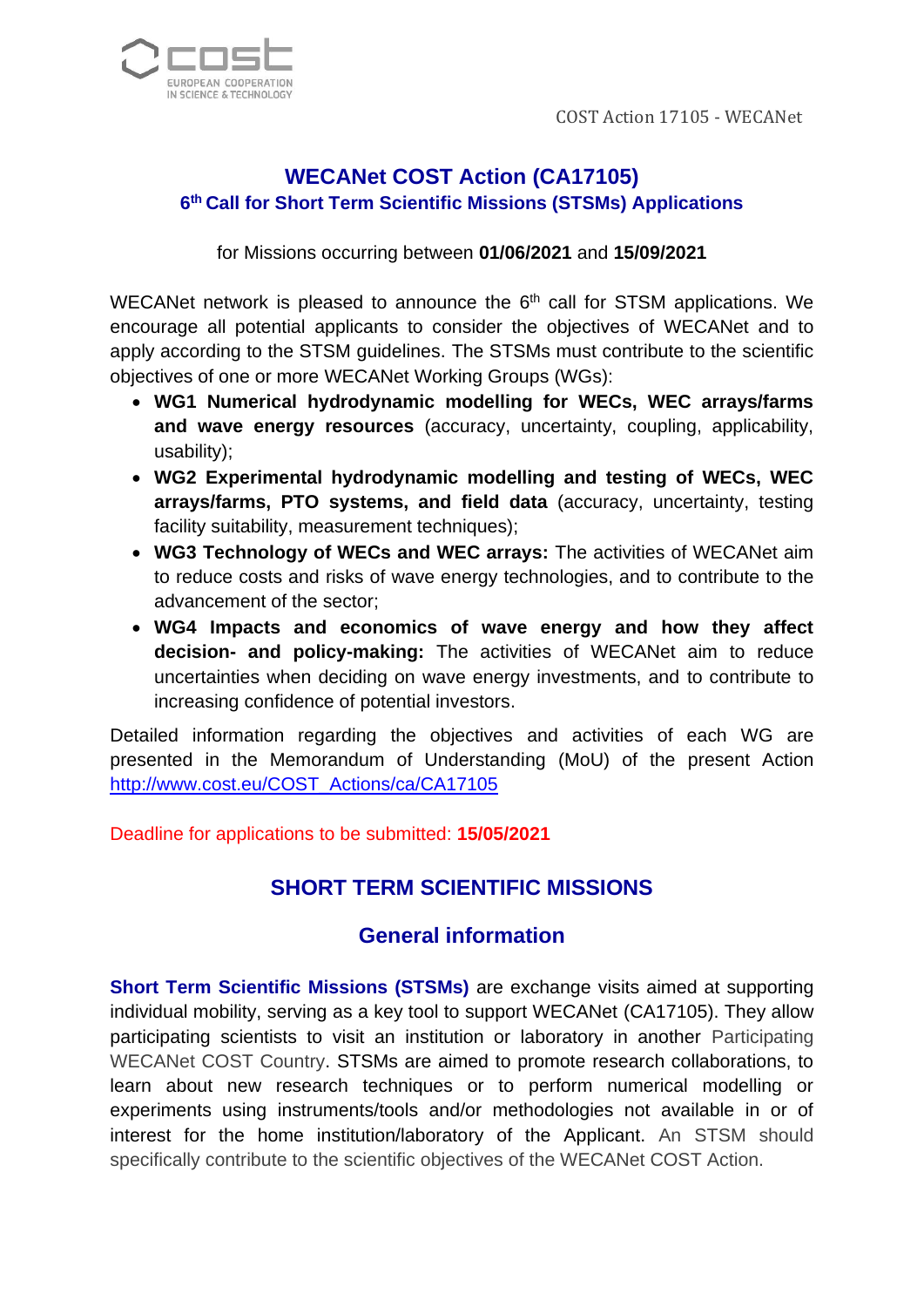

COST Action 17105 - WECANet

General instructions for application and eligibility criteria are reported below. All rules and regulations of COST<http://www.cost.eu/Vademecum> (last version May 2020) do apply (see section 8 for STSM) and/or the Derogation procedure for further information [https://www.cost.eu/wp-content/uploads/2020/09/Derogation-](https://www.cost.eu/wp-content/uploads/2020/09/Derogation-Procedure1.pdf)[Procedure1.pdf.](https://www.cost.eu/wp-content/uploads/2020/09/Derogation-Procedure1.pdf)

# **STSM – Application Guidelines**

#### **STSM – Eligibility Rules**

In order to apply for an STSM, the following criteria must be fulfilled:

- The Applicant must be based within an institution in one of the countries participating in the WECANet COST Action <https://www.cost.eu/actions/CA17105/#tabs|Name:parties>
- The Applicant and its Host Institution must be located in two different countries;
- The Applicant must be engaged in an official research programme as a PhD Student or postdoctoral fellow or can be employed by, or affiliated to, an institution, organisation or legal entity which has within its remit a clear association with performing research.;
- The Applicant is responsible for obtaining the agreement of the Host institution BEFORE the application is submitted;
- The Application needs to be submitted before the deadline of an STSM call.

## **Criteria**

STSM must respect the following criteria:

- They must have a **minimum duration of 5 calendar days** that includes travel.
- STSM need to be carried out in their entirety within a single Grant Period and always within the Action's lifetime

#### **STSM - Financial Rules**

An STSM grant is a **fixed financial contribution,** taking into consideration the requested budget and the STSM outcome but not necessarily covering all expenses. An STSM grant is a contribution to the overall travel, accommodation and meal expenses of the Grantee. The calculation of the financial contribution for each STSM must respect the following criteria:

- Up to a **maximum of EUR 3500** in total can be afforded to each successful applicant;
- Up to a **maximum of EUR 160 per day** can be afforded for accommodation and meal expenses;

The STSM Committee can approve differentiated country rates to cover accommodation and meal expenses based on the perceived cost of living in the host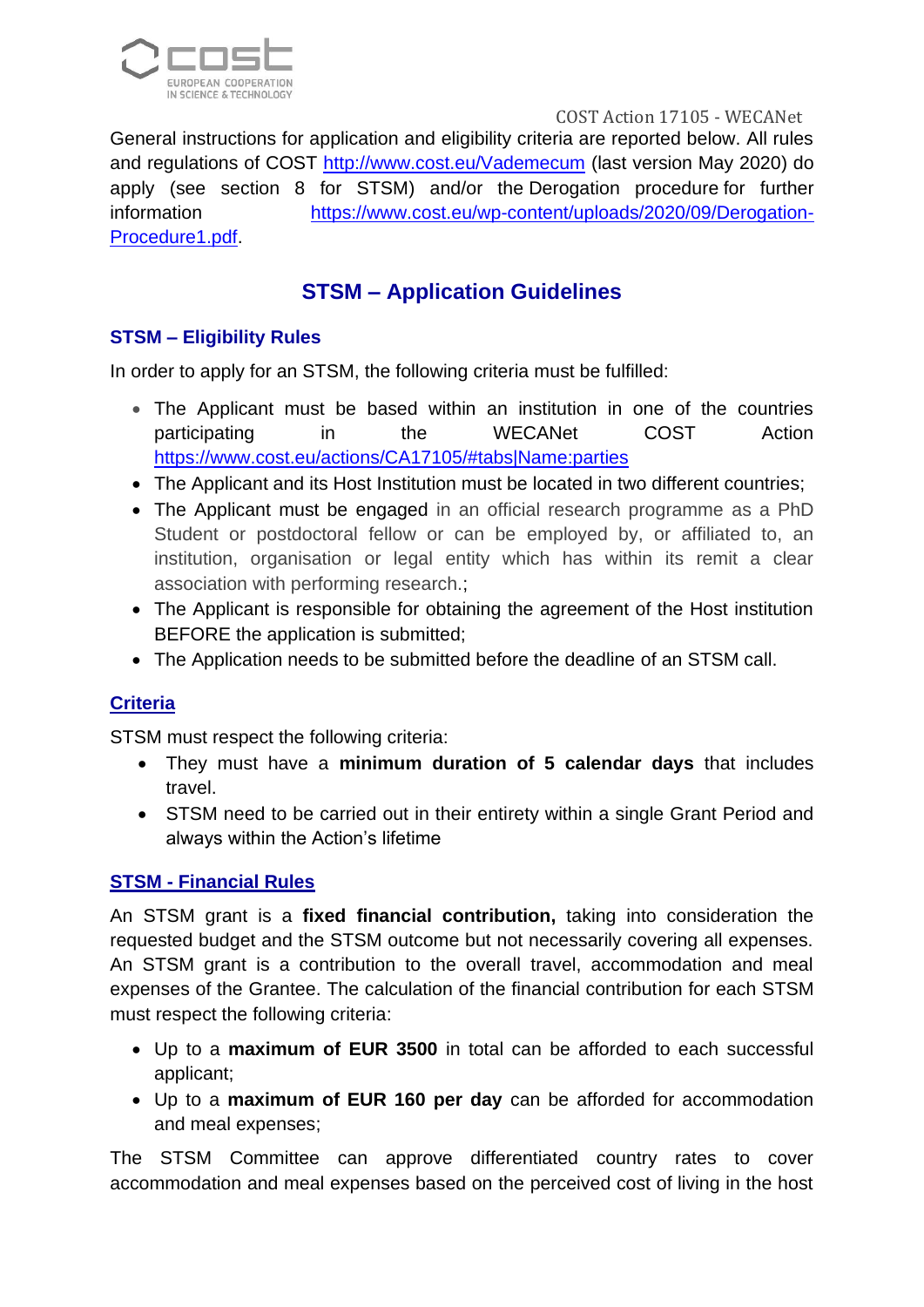

COST Action 17105 - WECANet

country. We recommend you use the guidelines for the EU MSCA daily fees (Correction country coefficient% \* 100 EUR for accommodation and meal expenses) [https://ec.europa.eu/research/participants/data/ref/h2020/wp/2018-2020/main/h2020](https://ec.europa.eu/research/participants/data/ref/h2020/wp/2018-2020/main/h2020-wp1820-msca_en.pdf) [wp1820-msca\\_en.pdf,](https://ec.europa.eu/research/participants/data/ref/h2020/wp/2018-2020/main/h2020-wp1820-msca_en.pdf) see page 99.

#### **STSM application procedure**

The application procedure follows the STSM User guide, from July, 2019 <https://www.cost.eu/wp-content/uploads/2019/07/STSM-userguide.pdf>

#### **1) Before the STSM**

Before the start of the application procedure by (signing in and) logging into the e-COST platform (through <https://e-services.cost.eu/> ) and clicking the STSM application tab, the eligible applicants must prepare the following documents:

- **Letter of support** from the Home Institution (see Annex documents);
- **Written agreement** from the Host institution that the STSM Applicant can perform the activities detailed in the STSM work plan on the agreed dates (The Host Institution is the institution/organisation that will host the STSM Grantee) (see Annex documents);
- CV (including a list of academic publications if applicable);
- Motivation and Work plan summary, containing: Aim & motivation explain the scientific and/or other motivation for the STSM and what scientific and/or other outcomes you aim to accomplish with the STSM; Proposed contribution to the scientific objectives of the Action; Techniques (please detail what techniques or equipment you may learn to use, if applicable); Planning – detail the steps you will take to achieve your proposed aim;
- Complete an **online STSM application** at <https://e-services.cost.eu/stsm> to register the Applicant's request for an STSM.

**Annex documents:** Letter of support template, Written agreement template.

After submission of an STSM request, a notification will be sent by e-cost to the STSM Coordinator and the Grant Holder Manager;

Be aware to precede the STSM request before the deadline of an STSM call!

NOTE: You may need to register through in the e-COST platform (through [https://e](https://e-services.cost.eu/)[services.cost.eu](https://e-services.cost.eu/) ) if you do not have an e-COST profile yet in the e-COST platform.

#### **2) Evaluation and granting of STSM**

The evaluation of STSM applications and selection of STSM Grantees is performed by the Action's STSM Coordinator/Committee on behalf of the Management Committee of the WECANet COST Action. The selection of applicants is based on the scientific scope of the STSM application which must clearly fit in the Action's scientific objectives. The selection takes into account the COST policies on